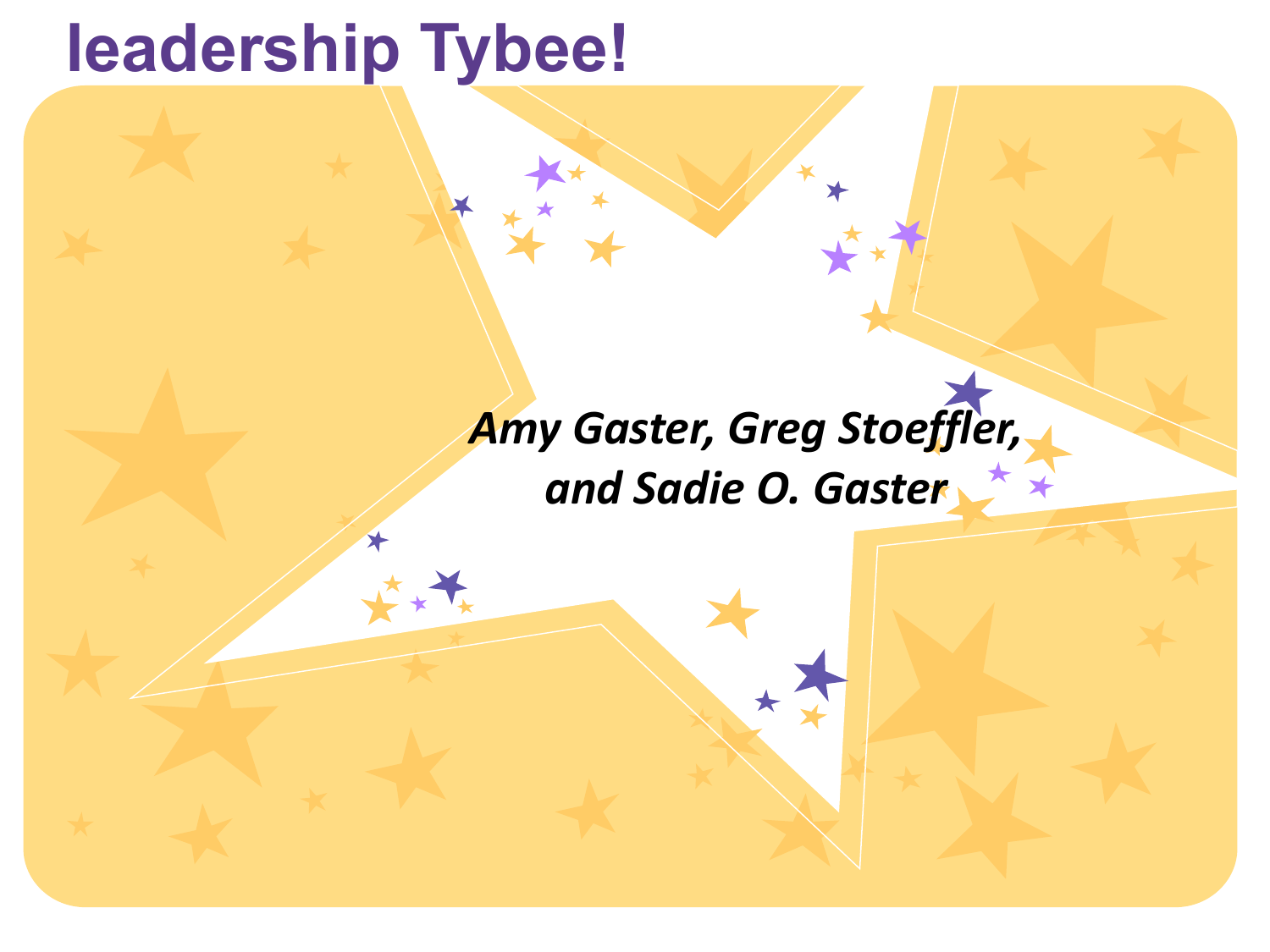## **[plan](http://www.google.com/imgres?imgurl=http://www.textually.org/tv/archives/2010/06/07/facebook-logo.png&imgrefurl=http://www.textually.org/tv/archives/cat_youtube.html&h=256&w=256&sz=23&tbnid=KFICJaE2iv0AvM:&tbnh=111&tbnw=111&prev=/images?q=facebook+logo&zoom=1&usg=__AAzAlipsUgoU6ULLLtFqsm7Q4YM=&sa=X&ei=v612TMSXGMOclged0MDsCw&ved=0CCAQ9QEwAw) of Action**

Create a Non-Profit that brings together all facets of Tybee (government, citizens, non-profits and businesses) to work for the benefit of Tybee (MOMS, Meeting of the Minds)

> Collaborate with the non-profits, government, citizens and businesses on Tybee to work for a general cause. (TIC, Tybee Island Cares)

> > Our Project

Support a local established non-profit in an effort to bring together the community, government and businesses, to create awareness and raise money.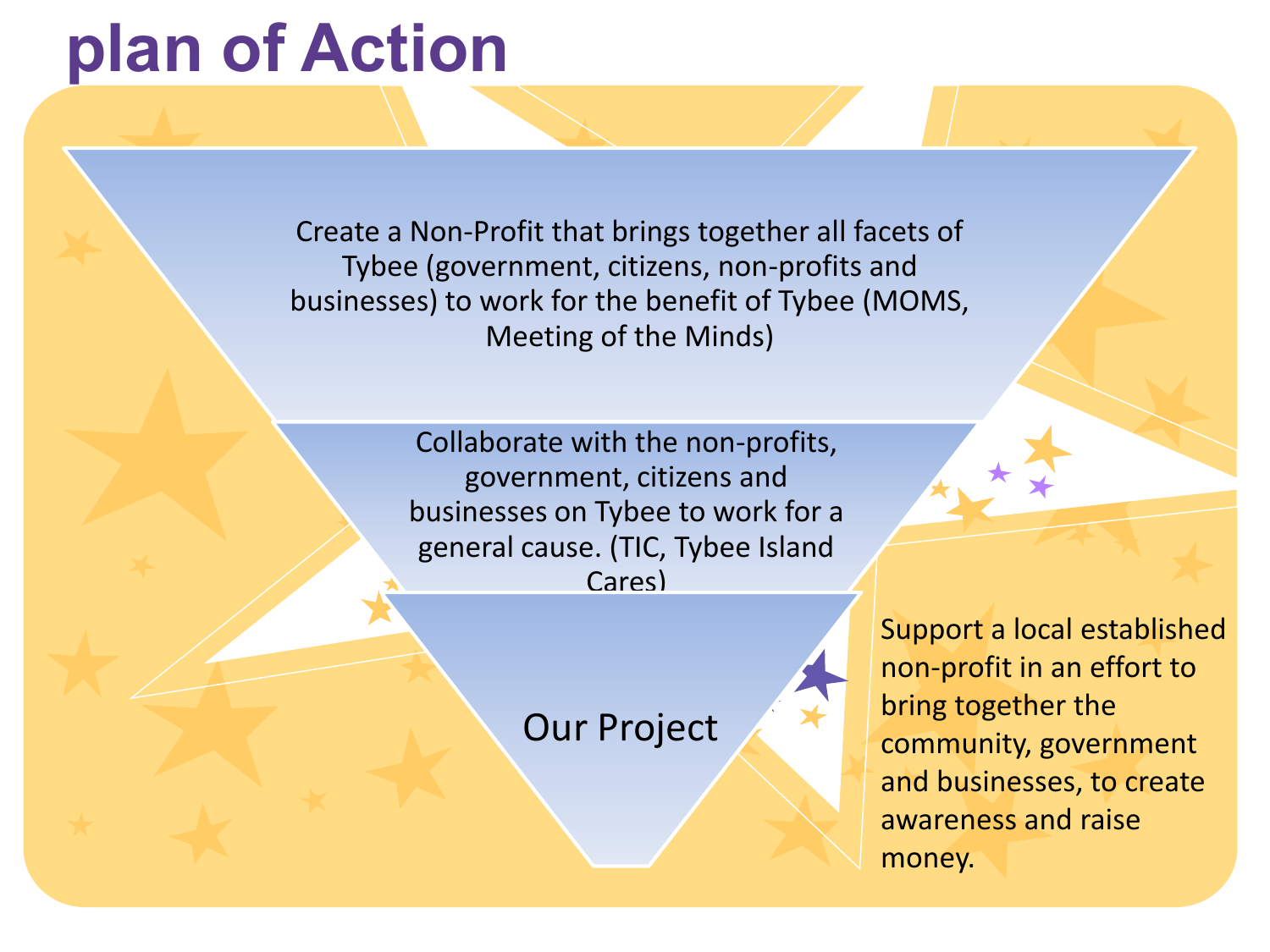## **[our P](http://www.google.com/imgres?imgurl=http://www.textually.org/tv/archives/2010/06/07/facebook-logo.png&imgrefurl=http://www.textually.org/tv/archives/cat_youtube.html&h=256&w=256&sz=23&tbnid=KFICJaE2iv0AvM:&tbnh=111&tbnw=111&prev=/images?q=facebook+logo&zoom=1&usg=__AAzAlipsUgoU6ULLLtFqsm7Q4YM=&sa=X&ei=v612TMSXGMOclged0MDsCw&ved=0CCAQ9QEwAw)roject**

- · Beginning, Middle and End
- Quantify Our Performance and Efforts
- Involve Community, Businesses, and
- **Government**
- Increase Awareness
- Raise Money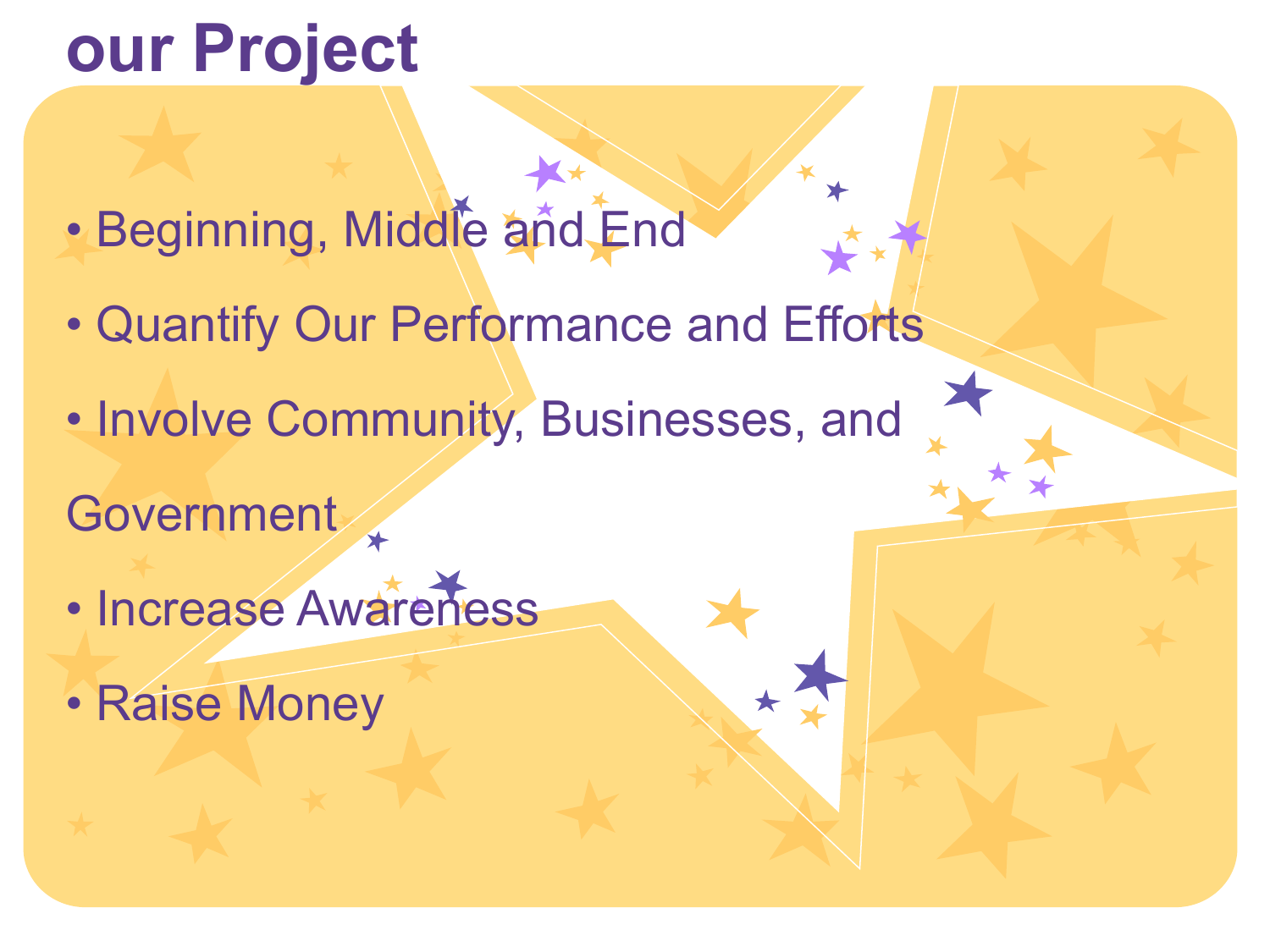### **our Projects**

*Goals/Purpose*

# *"CASTING FOR STARS"*

*FUN-Raising to Restore Tybee's Historic Post Theater...Tybee Style*

- WE NEED YOU! To Help Re-open the Post Theater
- FUN-raising goat \$100,000
- Increase awareness of the importance of cultural affairs on Tybee
- Succession plan for continued fun-raising campaign strategy

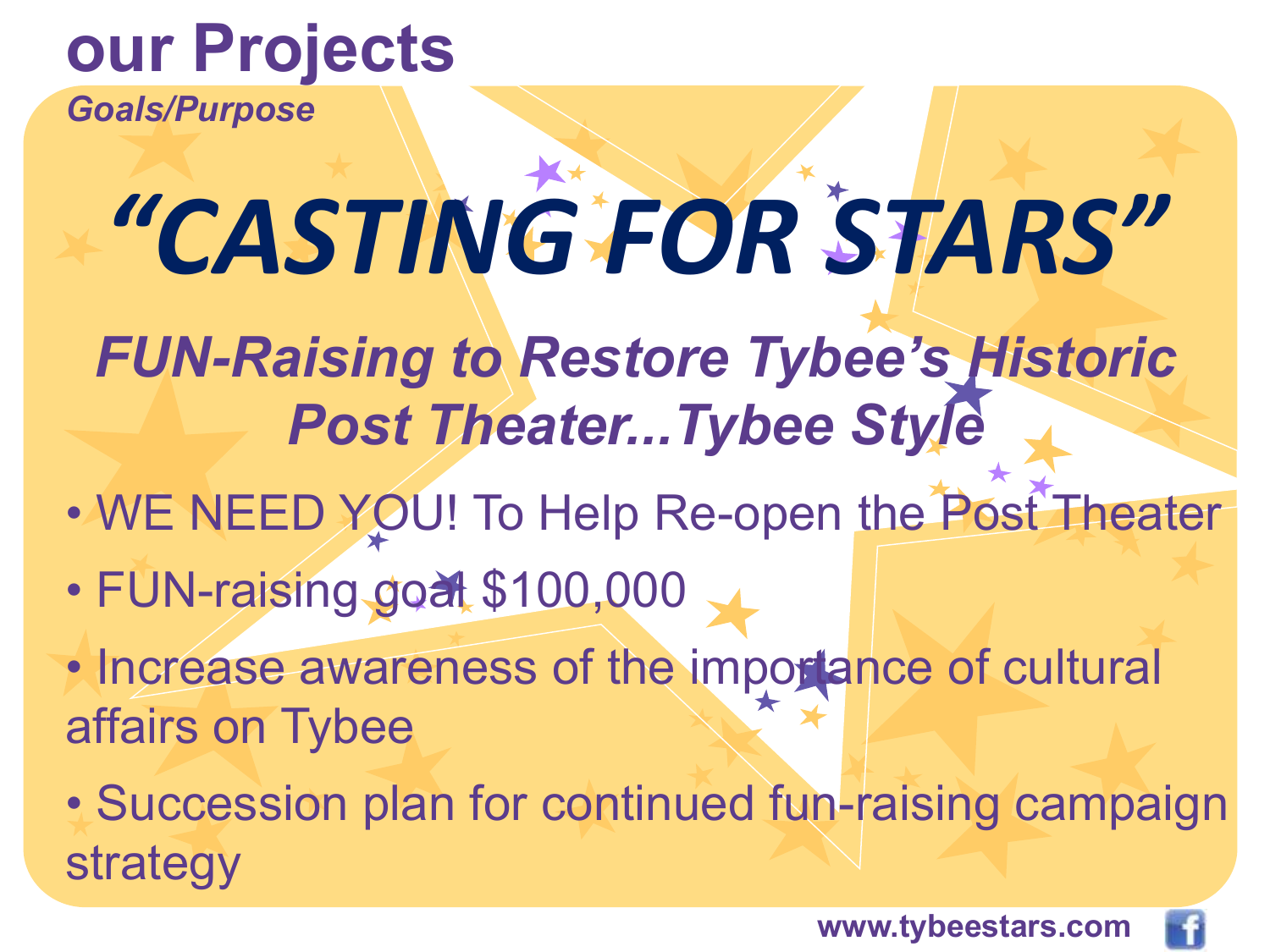# **[imp](http://www.google.com/imgres?imgurl=http://www.textually.org/tv/archives/2010/06/07/facebook-logo.png&imgrefurl=http://www.textually.org/tv/archives/cat_youtube.html&h=256&w=256&sz=23&tbnid=KFICJaE2iv0AvM:&tbnh=111&tbnw=111&prev=/images?q=facebook+logo&zoom=1&usg=__AAzAlipsUgoU6ULLLtFqsm7Q4YM=&sa=X&ei=v612TMSXGMOclged0MDsCw&ved=0CCAQ9QEwAw)lementation**

- **Identify Concept:** "Casting for Stars" FUN-Raising To Help Re-Open
- the Post Theater
- **Create Collateral:** Contestant packets, press material, signs/banners, photography, website and facebook
- **Collaborate:** Theater Board and Community Volunteers
- **Contestants:** Search, Select and Follow Up
- **Presentation:** Theater Board and City Council
- **Communication:** Contestants, Community, Media, Supporters, and Volunteers
- **Campaign:** 100 days to Implement and Promote FUN-Raising Plan

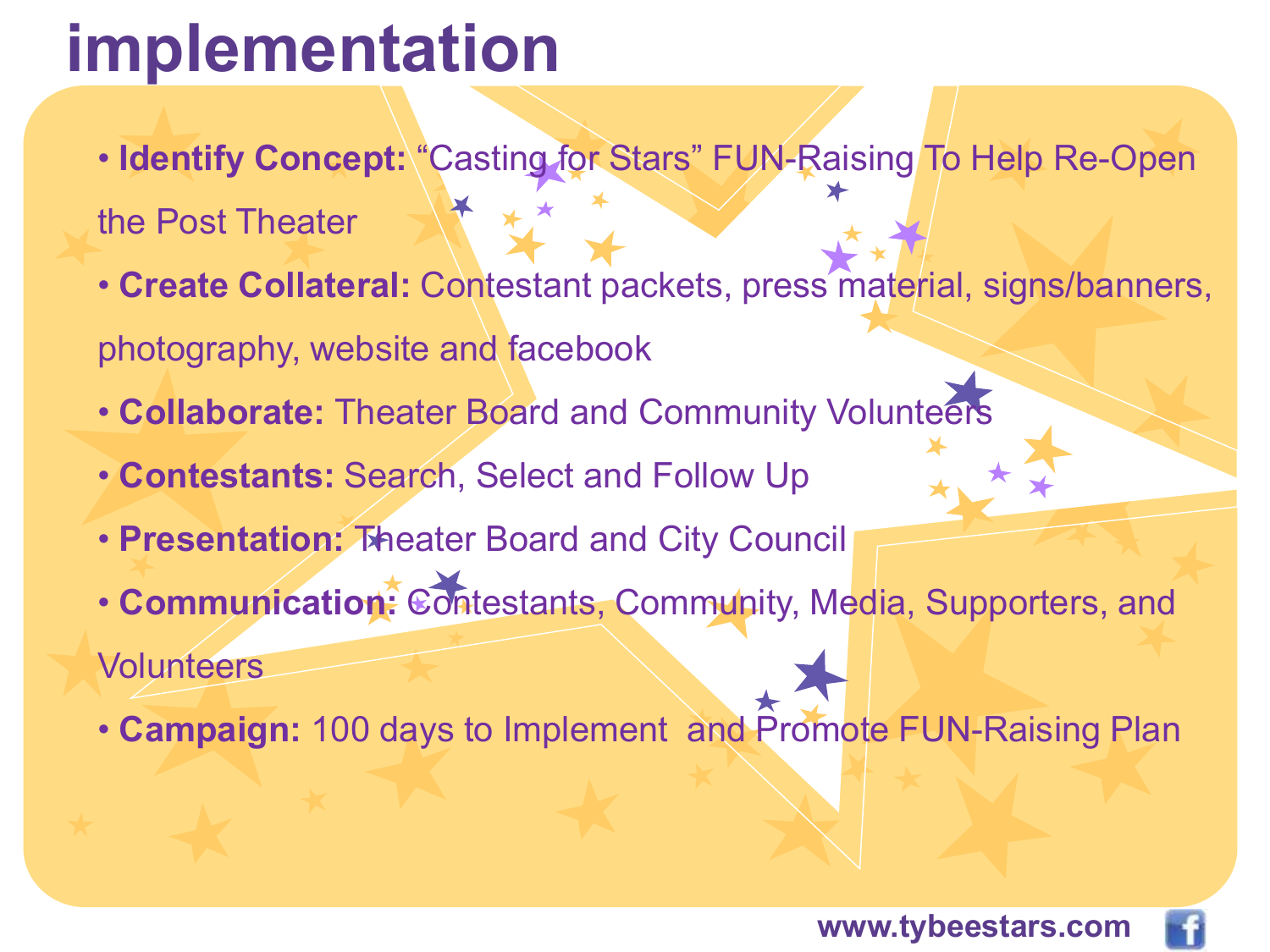

#### **www.tybeestars.com**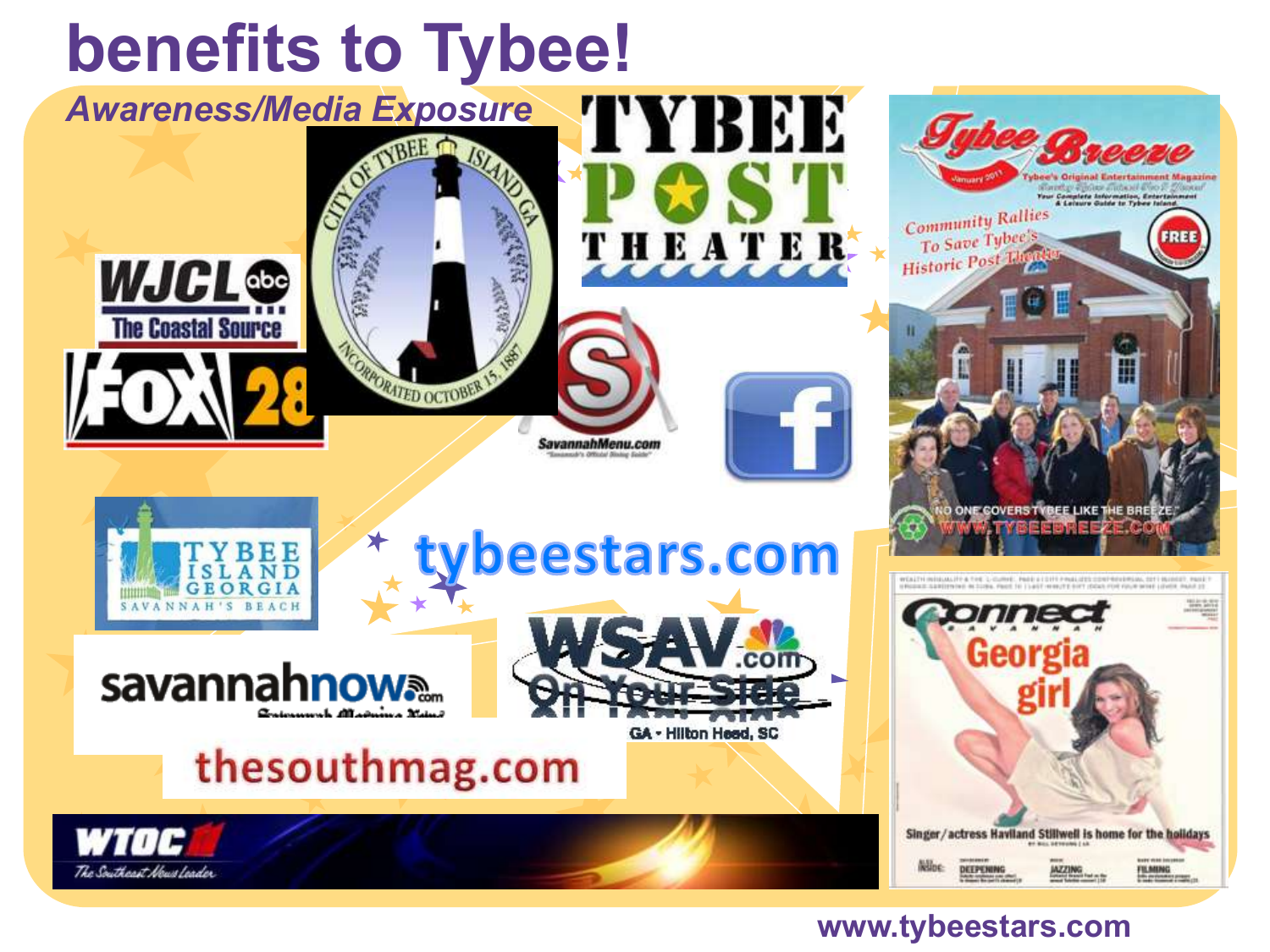## **[acco](http://www.google.com/imgres?imgurl=http://www.textually.org/tv/archives/2010/06/07/facebook-logo.png&imgrefurl=http://www.textually.org/tv/archives/cat_youtube.html&h=256&w=256&sz=23&tbnid=KFICJaE2iv0AvM:&tbnh=111&tbnw=111&prev=/images?q=facebook+logo&zoom=1&usg=__AAzAlipsUgoU6ULLLtFqsm7Q4YM=&sa=X&ei=v612TMSXGMOclged0MDsCw&ved=0CCAQ9QEwAw)mplishments**

**7 Contestants:** Belinda Flanigan, Friends of the Tybee Theater, Jenny Orr, Latitude 32, Renee DeRossett, Sue Kelleher, Tina Gann **Over a Dozen Events:** Miley and Mullets, Pirate Girl Booty Drive, Tybee Goes All In, Tybee Goes Urban Cowboy, Lattie-Palooza, Steel Magnolias, Rocky Horror Fannie's Style, Beach Cruiser Raffle, Comedy Review Night at the Post, Evening with Haviland Stillwell, Seaside Sister's Book Signing, T-Shirt/Hat Sales, Eagle's Nest Cocktail Crawl, SavannahMenu VIP Night, USO Grand Finale and more **Overall Benefits to Tybee:** Community support, volunteerism, and financial donations for a great local non-profit, all while having FUN…*Tybee Style!* **\$\$\$:** FUN-raising \$77,478 + City of Tybee matching grant \$65,000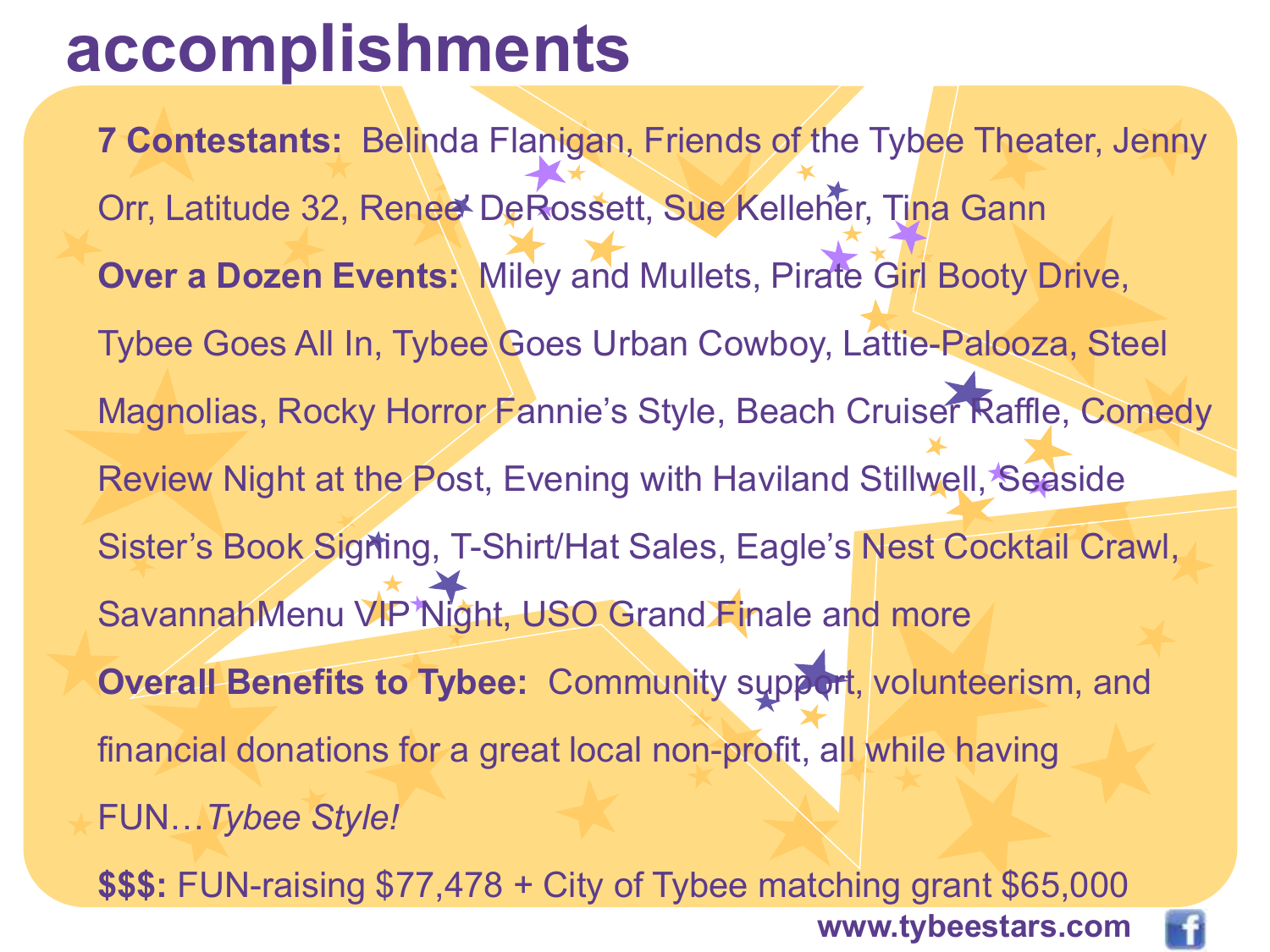# **thank You!**

### **STARS:**

- Belinda Flanigan "The High Styles & Top Hats" **WINNER**
	- Virginia Ward "Best Supporting Role"
- Tina Gann "The Eagles Nest Go-Go Girls" **SPIRIT AWARD**
- Jenny Orr
- Renee' DeRossett "Tybee Island Theatre Society for the Utilization of the Post…TITS UP"
- Keith and Jen Drazek "Lattie the Loggerhead"
- Sue Kelleher "Seaside Sue"
- Friends of the Tybee Theater